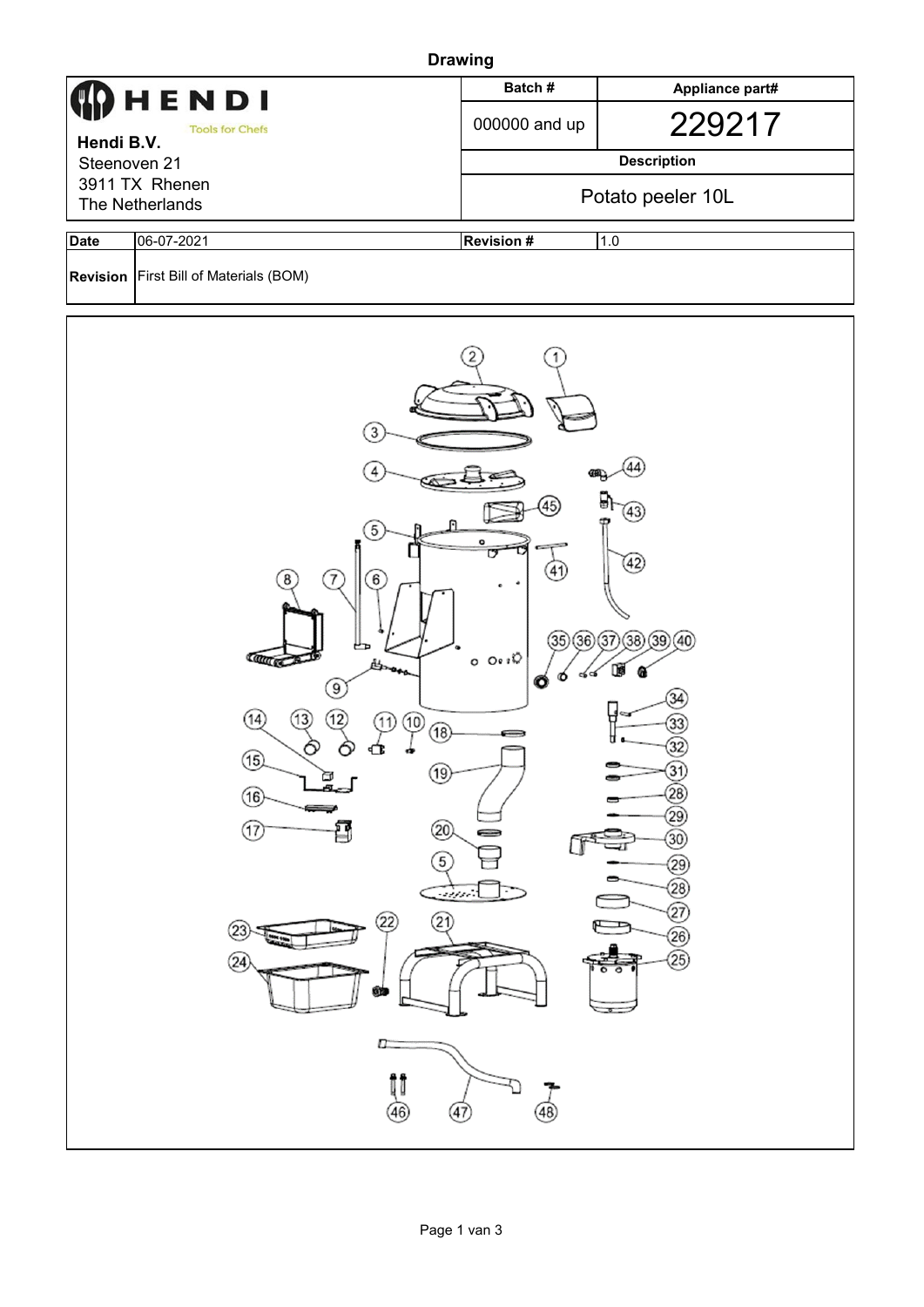## **Bill of materials (BOM)**

|                            |                               | וייסטן טוארוסוויר וס וווכ |                         |                        |         |  |
|----------------------------|-------------------------------|---------------------------|-------------------------|------------------------|---------|--|
| HENDI                      |                               |                           | Batch#                  | Appliance part#        |         |  |
| <b>Tools for Chefs</b>     |                               |                           | 000000 and up           | 229217                 |         |  |
| Hendi B.V.<br>Steenoven 21 |                               |                           |                         | <b>Description</b>     |         |  |
|                            | 3911 TX Rhenen                |                           |                         |                        |         |  |
|                            | The Netherlands               |                           |                         | Potato peeler 10L      |         |  |
| <b>Date</b>                | 06-07-2021                    |                           | <b>Revision#</b><br>1.0 |                        |         |  |
| Revision                   | First Bill of Materials (BOM) |                           |                         |                        |         |  |
| <b>Item</b>                | <b>Description</b>            | Part#                     | Quantity                | <b>Remark</b>          | Picture |  |
| 1                          | Lock lid                      | nss                       | 1                       |                        |         |  |
| 2                          | Lid complete                  | 960332                    | 1                       | Incl item 1 and 40     |         |  |
| 3<br>$\overline{4}$        | Gasket lid<br>Abrasive disc   | 960349<br>960356          | 1<br>$\mathbf{1}$       |                        |         |  |
| 5                          | Housing                       | n/a                       | $\mathbf{1}$            |                        |         |  |
| 6                          | Pin                           | n/a                       | 2                       |                        |         |  |
| $\overline{7}$             | Wire guide                    | n/a                       | 1                       |                        |         |  |
| 8                          | Outlet lid                    | n/a                       | $\mathbf{1}$            |                        |         |  |
| 9                          | Power cord                    | n/a                       | 1                       |                        |         |  |
| 10                         | Reed switch                   | 960363                    | 1                       |                        |         |  |
| 11                         | Circuit breaker (6A)          | 960370                    | $\mathbf{1}$            |                        |         |  |
| 12                         | Capacitor (25µF)              | 931196                    | $\mathbf{1}$            |                        |         |  |
| 13                         | Capacitor (150µF)             | 960387                    | 1                       |                        |         |  |
| 14                         | Centrifugal switch            | n/a                       | 1                       |                        |         |  |
| 15                         | <b>Bracket</b>                | n/a                       | $\mathbf{1}$            |                        |         |  |
| 16                         | <b>Junction PCB</b>           | n/a                       | $\mathbf{1}$            |                        |         |  |
| 17                         | Ralais                        | 960400                    | 1                       |                        |         |  |
| 18                         | Hose clamp                    | n/a                       | $\overline{c}$          |                        |         |  |
| $\overline{19}$            | Drain pipe                    | n/a                       | 1                       |                        |         |  |
| $\overline{20}$            | Drain pipe connector          | n/a                       | 1                       |                        |         |  |
| 21<br>22                   | Frame                         | n/a<br>n/a                | 1<br>1                  |                        |         |  |
| 23                         | Drain plug<br>Sieve basin     | 960417                    | 1                       |                        |         |  |
| 24                         | Drain basin                   | 960424                    | 1                       |                        |         |  |
| 25                         | Motor                         | 960448                    | 1                       |                        |         |  |
| 26                         | <b>Belt</b>                   | 960455                    | 1                       |                        |         |  |
| $\overline{27}$            | Pulley                        | n/a                       | 1                       |                        |         |  |
| 28                         | Bearing (6004)                | n/a                       | $\overline{2}$          |                        |         |  |
| 29                         | Seeger ring                   | n/a                       | $\overline{2}$          |                        |         |  |
| 30                         | Motor bracket                 | n/a                       | 1                       |                        |         |  |
| 31                         | Oil seal                      | n/a                       | $\overline{2}$          |                        |         |  |
| 32                         | Key                           | nss                       | 1                       |                        |         |  |
| 33                         | Axle                          | 960462                    | 1                       | Incl. item 32 and 34   |         |  |
| 34                         | Axle pin                      | nss                       | 1                       |                        |         |  |
| 35                         | <b>Emegency stop</b>          | 960479                    | $\mathbf{1}$            |                        |         |  |
| 36                         | Switch (pulse)                | 960486                    | $\mathbf{1}$            |                        |         |  |
| 37                         | Indicator light (red)         | 960493                    | 1                       |                        |         |  |
| 38                         | Indicator light (green)       | 960509                    | 1                       |                        |         |  |
| 39                         | Timer (8 min.)                | 930793                    | $\mathbf{1}$            |                        |         |  |
| 40<br>41                   | Timer knob<br>Pin             | 960516<br>n/a             | 1<br>1                  |                        |         |  |
| 42                         | Installation set complete     | 960530                    | 1                       | Incl. item 47 and 48   |         |  |
| 43                         | Faucet                        | 960523                    | $\mathbf{1}$            |                        |         |  |
| 44                         | Connector "L"                 | n/a                       | 1                       |                        |         |  |
| 45                         | Guide block                   | n/a                       | 1                       |                        |         |  |
| 46                         | <b>Bolt</b>                   | n/a                       | $\overline{2}$          |                        |         |  |
| 47                         | Drain hose                    | nss                       | 1                       | Available as 42        |         |  |
| 48                         | Hose clamp                    | n/a                       | $\mathbf{1}$            | Available as 42        |         |  |
|                            |                               |                           |                         |                        |         |  |
|                            |                               |                           |                         |                        |         |  |
| n/a                        | -> not available              |                           | nss                     | -> not sold separately |         |  |